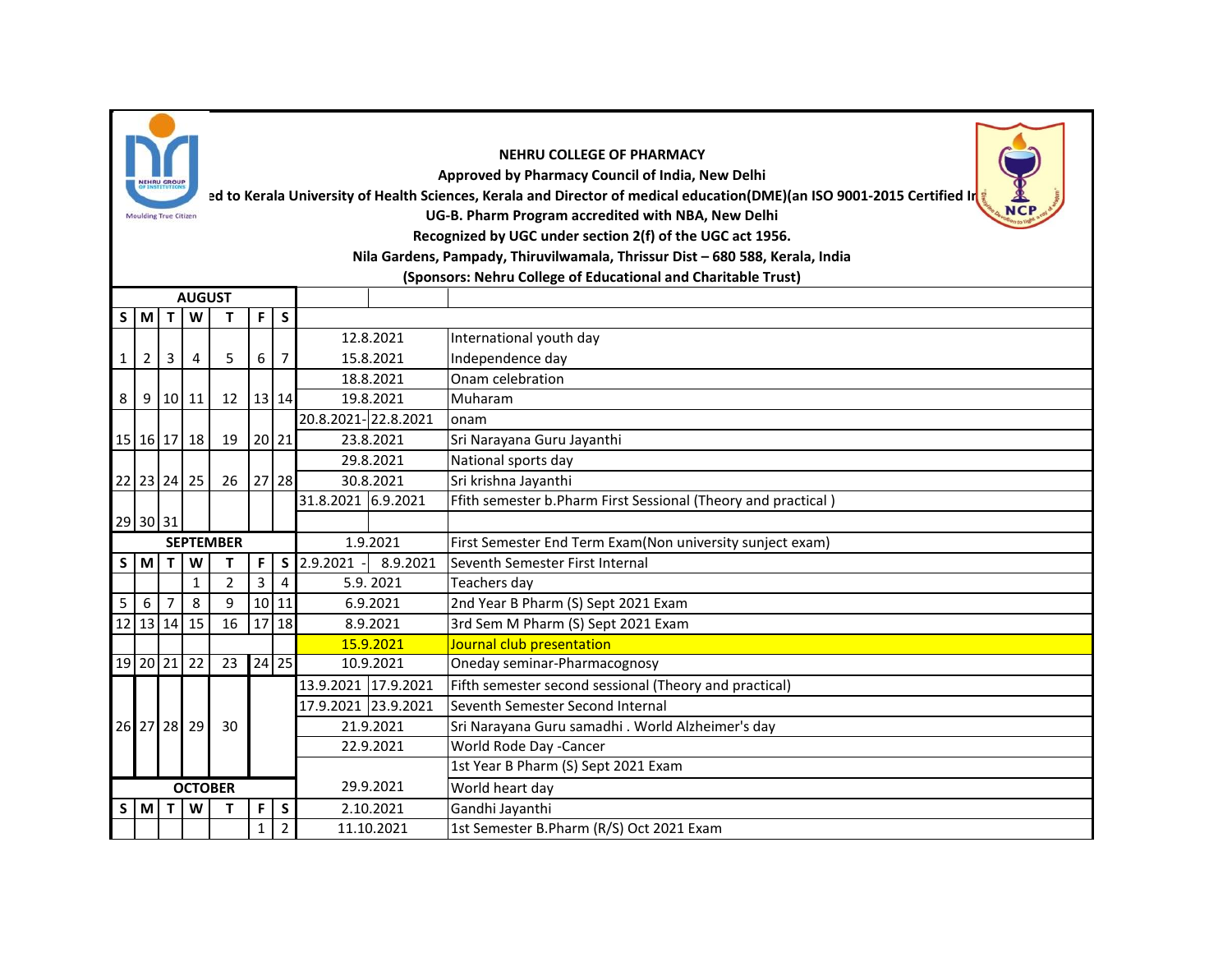| $\overline{3}$ | $\overline{4}$  | 5                | 6              | $\overline{7}$  | 8               | 9              | 14.10.2021            | Mahanavami                                                                                    |
|----------------|-----------------|------------------|----------------|-----------------|-----------------|----------------|-----------------------|-----------------------------------------------------------------------------------------------|
|                |                 | 10 11 12 13      |                | 14              |                 | 15 16          | 15.10.2021            | Vijayadasami                                                                                  |
|                |                 | 17 18 19 20      |                | 21              | $\overline{22}$ | 23             | 16.10.2021            | Oneday seminar-Pharmaceutical chemistry                                                       |
|                |                 | 24 25 26 27      |                | 28              |                 |                | 29 30 18.10.2021      | 5th Year Pharm D (R) Oct 2021 Exam, 2nd Year Pharm D (P/B) Oct 2021 Exam                      |
|                |                 |                  |                |                 |                 |                | 19.10.2021            | Nabidinam                                                                                     |
| 31             |                 |                  |                |                 |                 |                | 25.10.2021            | 7th Semester B.Pharm (R/S) Oct 2021 Exam                                                      |
|                |                 |                  |                |                 |                 |                | 26.10.2021            | 3rd Semester B.Pharm (R/S) Oct 2021 Exam                                                      |
|                |                 |                  |                | <b>NOVEMBER</b> |                 |                |                       |                                                                                               |
|                |                 |                  |                |                 |                 |                | 3.11.2021             | Commencement of First Sessional Exam for Third and fourth Pharm.D                             |
|                | S M             | $\mathbf{T}$     | W              | т               | F.              | $\mathsf S$    | 4.11.2021             | Deepavali                                                                                     |
|                |                 |                  |                |                 |                 |                | 5.11.2021             | Commencement of First Sessional Exam for Fifth Pharm D                                        |
|                |                 |                  | 3              | 4               | 5               |                | 8.11.2021             | 5th Semester B.Pharm (R/S) Nov 2021Exam                                                       |
|                | 1               | $\overline{2}$   |                |                 |                 | 6              | 10.11.2021            | Commencement of Fourth semester classes                                                       |
| 7              | 8 <sup>1</sup>  | $\boldsymbol{9}$ | 10             | 11              | $12 \mid 13$    |                | 22.11.2021            | First Sem M Pharm (R) Nov 2021 Exam First sessional exam for second year D.Pharm              |
|                |                 |                  |                | 18              |                 | 19 20          | 23.11.2021            | 4th Year Pharm D (R),1st Pharm.D P/B (R),2nd year Pharm D (R),4th sem M.Pharm                 |
|                |                 | 14 15 16 17      |                |                 |                 |                | 29.11.2021            | Commencement of Eight semster classes                                                         |
|                |                 | 21 22 23 24      |                | 25              | 26 27           |                | 12.11.2021            | Oneday seminar Pharmacology                                                                   |
|                | 28 29 30        |                  |                |                 |                 |                | 14.11.2021            | Diabetes day                                                                                  |
|                |                 |                  |                |                 |                 |                | 15.11.2021 20.11.2021 | Pharmacy week celebrations                                                                    |
|                | <b>DECEMBER</b> |                  |                |                 |                 |                |                       |                                                                                               |
|                |                 |                  |                |                 |                 |                |                       | 2nd Semester B.Pharm (S) Dec 2021 Exam, World AIDS Day Commencement of First and Second       |
| $\mathsf{s}$   | $M$ T           |                  | W              | T               | F.              | $\mathsf{s}$   | 1.12.2021             | semester classes                                                                              |
|                |                 |                  |                |                 |                 |                | 6.12.2021             | Second sessional exam for First year D.Pharm                                                  |
|                |                 |                  | $\mathbf{1}$   | $\overline{2}$  | $\mathbf{3}$    | $\overline{4}$ | 9.12.2021             | 3rd Year Pharm D (R) Dec 2021 Exam                                                            |
| 5              | 6               | $\overline{7}$   | 8              | 9               | $10$   11       |                | 10.12.2021            | One day seminar Pharmacy Practice                                                             |
|                |                 | 12 13 14 15      |                | 16              | 17              | 18             | 13.12.2021            | Final Year B Pharm (S), 4th Sem B Pharm (S)                                                   |
|                |                 | 19 20 21 22      |                | $\overline{23}$ |                 | $24$ 25        | 23.12.2021            | <b>Christmas Celebrations</b>                                                                 |
|                |                 |                  | 26 27 28 29    | $\overline{30}$ | 31              |                | 25.12.2021            | Christmas                                                                                     |
|                |                 |                  |                |                 |                 |                | 27.12.2021            | 6th Sem B Pharm (S)                                                                           |
| <b>JANUARY</b> |                 |                  |                |                 |                 |                |                       |                                                                                               |
|                |                 | $S$ M $T$ W      |                | т               | F.              | S              | 2.01.2022             | <b>MANNAM JAYANTI</b>                                                                         |
|                |                 |                  |                |                 |                 |                | 2.01.2022             | 1st Year Pharm D (R)                                                                          |
|                |                 |                  |                |                 |                 | 1              | 3.1.2022              | Commencement of Fourth and Sixth semester First sessional exam                                |
|                |                 |                  |                |                 |                 |                | 5.1.2022              | Commencement of Second Sessional Exam for Fifth Pharm D                                       |
| $\overline{2}$ | 3 <sup>1</sup>  | $\overline{4}$   | $\overline{5}$ | 6               | $\overline{7}$  | 8              | 10.1.2022             | 3rd Year B Pharm (S) ,1st Sem B Pharm (S) Commencement of Eigth semester First sessional exam |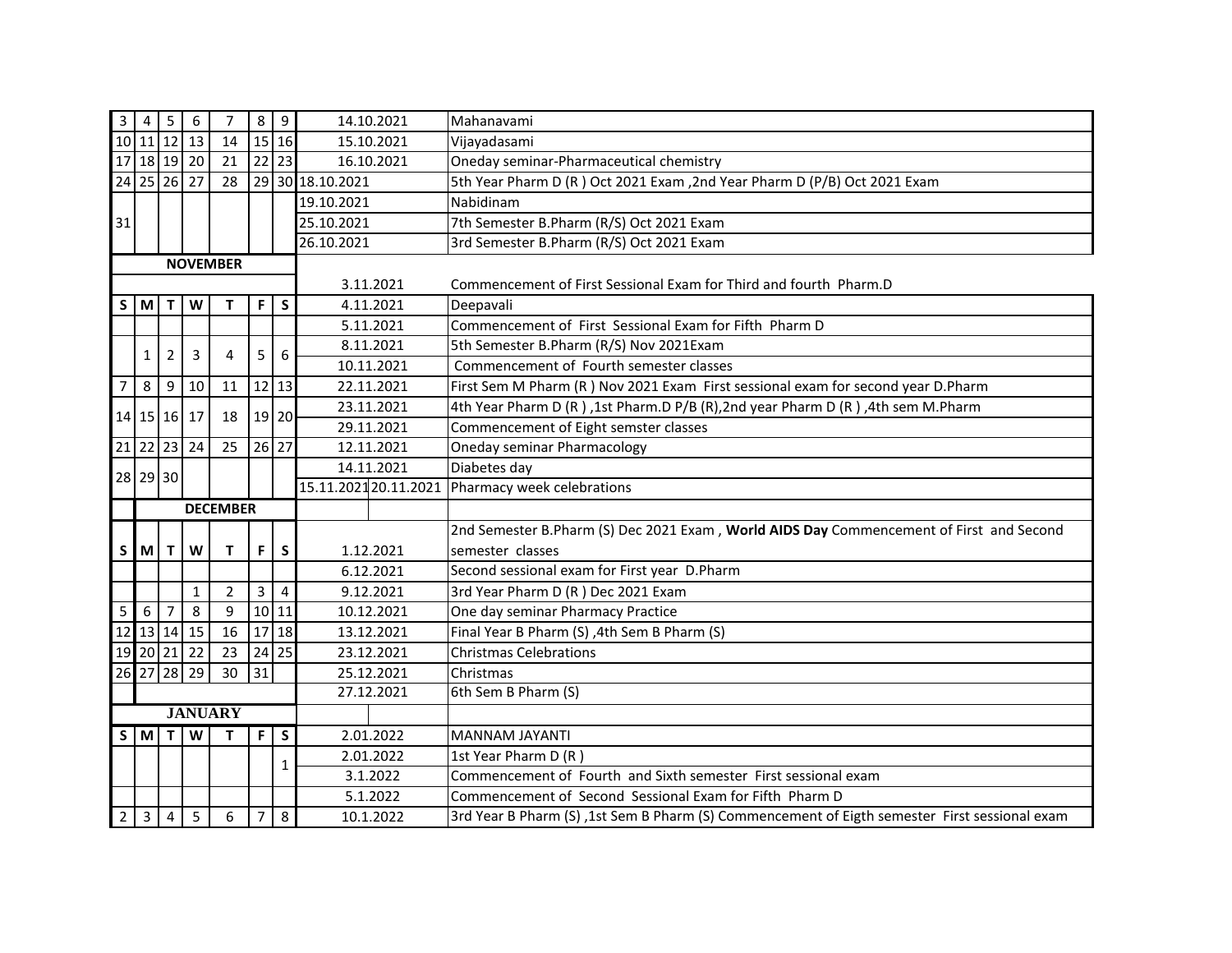|                |             |              | 9 10 11 12                   | 13              |                | $14 15$                   | 12.0.2022                                            | National Youth Day                                                                         |
|----------------|-------------|--------------|------------------------------|-----------------|----------------|---------------------------|------------------------------------------------------|--------------------------------------------------------------------------------------------|
|                |             |              |                              | 20              |                |                           | 14.1.2022                                            | One day seminar -Pharmaceutics                                                             |
|                |             | 16 17 18 19  |                              | 21 22           |                | 17.1.2022                 | Commencement of Second semester first sessional exam |                                                                                            |
|                |             |              | 23 24 25 26                  | 27              |                | 28 29                     | 19.1.2022                                            | 3rd Sem B Pharm (S)                                                                        |
|                |             |              |                              |                 |                |                           | 24.1.2022                                            | Commencement of First semester First sessional exam                                        |
|                | $30 31 $    |              |                              |                 |                |                           | 26.1.2022                                            | Republic day                                                                               |
|                |             |              |                              |                 |                |                           | 3.2.2022                                             | Commencement of Second Sessional Exam for Third Pharm D                                    |
|                |             |              |                              | <b>FEBRUARY</b> |                |                           | 4.2.2022                                             | World Cancer day                                                                           |
|                | S M T W     |              |                              | т               | F.             | S                         | 7.02.2022                                            | 7th Sem B Pharm (S) Commencement of Second sessional exam for fourth Pharm D               |
|                |             | $\mathbf{1}$ | $\overline{2}$               | $\overline{3}$  | $\overline{4}$ | 5                         | 11.2.2022                                            |                                                                                            |
| 6              | 7           | 8            | 9                            | $\overline{10}$ |                | $11$ 12                   | 14.2.2022                                            | 2nd Year B Pharm (S)                                                                       |
|                | 13 14 15 16 |              |                              | 17              |                | 18 19                     | 16.2.2022                                            | 5th Sem B Pharm (S)                                                                        |
|                | 20 21 22 23 |              |                              | 24              |                | 25 26                     | 20.2.2022                                            | Social justice day                                                                         |
|                |             |              |                              |                 |                |                           | 21.2.2022                                            | 1st Sem M Pharm (S) Second sessional exam for second year D.Pharm                          |
|                | $27$ 28     |              |                              |                 |                |                           |                                                      | 5th Year Pharm D (S), 2nd Year Pharm D (P/B) (S)                                           |
|                |             |              |                              |                 |                |                           | 28.2.2022                                            | National Science Day                                                                       |
|                |             |              | <b>MARCH</b>                 |                 |                |                           | 1.3.2022                                             | Shivarathiri                                                                               |
|                |             |              |                              |                 |                |                           |                                                      | EMPLOYEE APPRECIATION DAY Commencement of Second and Fourth semester Second sessional      |
|                | $S$ M T W   |              |                              | $\mathbf T$     | F.             | $\boldsymbol{\mathsf{S}}$ | 2.3.2022                                             | exam                                                                                       |
|                |             | $\mathbf{1}$ | $\overline{2}$               | $\overline{3}$  | $\overline{4}$ | $\overline{5}$            | 7.3.2022                                             | 1st Year B Pharm (S) Commencement of Eight semester Second sessional exam                  |
|                | 6<br>7      | 8            | 9                            | 10              | 11 12          |                           | 8.3.2022                                             | Intrtnational Womens day                                                                   |
|                |             |              |                              |                 |                |                           | 10.3.2022                                            | Commencement of First sessional exam for Second Pharm .D                                   |
|                |             |              | 13 14 15 16                  | 17              |                | 18 19                     | 11.3.2022                                            | 1 DAY SEMINAR P.CHEMISTRYY                                                                 |
|                | 20 21 22 23 |              |                              | 24              |                | 25 26                     | 16.3.2022                                            | NAT.VACCINATON DAY                                                                         |
|                |             |              |                              |                 |                |                           | 21.3.2022                                            | 3rd Sem B Pharm (S)                                                                        |
|                |             |              | 27 28 29 30                  |                 |                |                           | 24.3.2022                                            | World Tuberculosis day                                                                     |
|                |             |              |                              | 31              |                |                           | 26.3.2022                                            | Purple Day for Epilepsy                                                                    |
|                |             |              |                              |                 |                |                           | 28.3.2022                                            | 4th Year Pharm D (S)                                                                       |
|                |             |              |                              |                 |                |                           | 29.3.2022                                            | 2nd Year Pharm D (S) Commencement of First and Sixth semester Second sessional exam        |
|                |             |              | <b>APRIL</b>                 |                 |                |                           | 2.4.2022                                             | Journal club presentation World Autism day                                                 |
|                | SMTW        |              |                              | T               | F.             | $\mathsf{s}$              | 4.4.2022                                             | 2nd Semester B.Pharm (R/S) Commencement of First Internal assesment exam for First Pharm D |
|                |             |              |                              |                 | $\mathbf{1}$   | $\overline{2}$            | 7.4.2022                                             | World health day                                                                           |
| 3 <sup>1</sup> |             | $4 \mid 5$   | 6                            | $\overline{7}$  | 8              | $\overline{9}$            | 8.4.2022                                             | One day Senimar- Pharmacology                                                              |
|                |             |              | $10 \mid 11 \mid 12 \mid 13$ | 14              |                | 15 16                     | 10.4.2022                                            | <b>RAMA NAVAMI</b>                                                                         |
|                | 17 18 19 20 |              |                              | $\overline{21}$ |                | 22 23                     | 14.4.2022                                            | AMBEDKAR JAYANTI                                                                           |